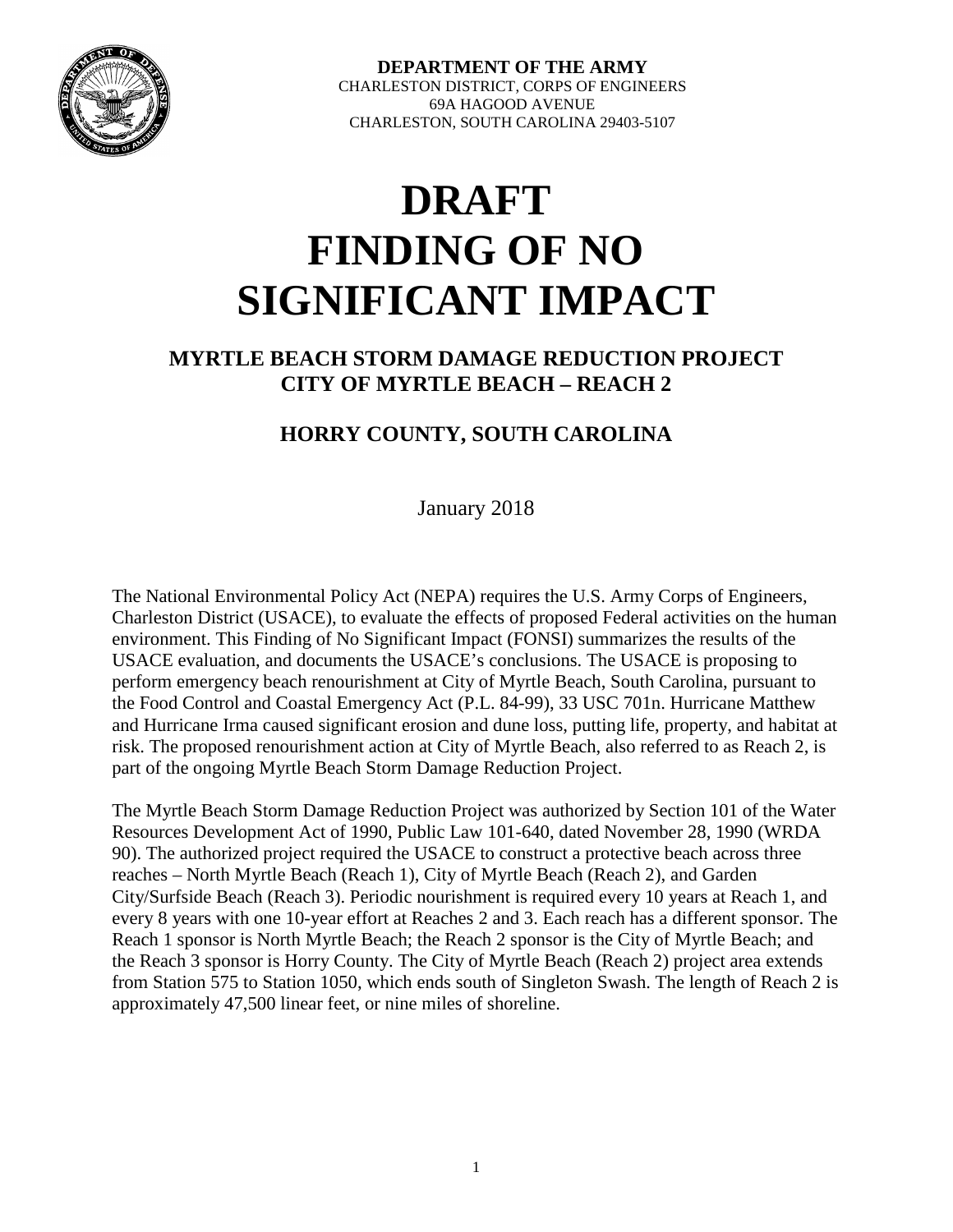The proposed action is for renourishment to the City of Myrtle Beach (Reach 2) of the Myrtle Beach Storm Damage Reduction Project to the authorized project template, using material from portions of the offshore Cane South borrow area in state territorial waters. The template consists of a protective storm berm with a top elevation of 9.0 NAVD 88 and a crest width of 20 feet and fore slope of 1-vertical to 20-horizontal down to natural ground. There is also an advanced nourishment berm that acts as a buffer for the protective storm berm against long term erosional forces. The advanced nourishment berm has a top elevation of 6.0 NAVD 88 and a crest width of approximately 150 feet and fire slope of 1-vertical to 5-horizontal down to elevation 2.0 NAVD 88 then a fore slope of 1-vertical to 20-horizontal down to the bottom. The amount of material required to provide the full authorized level of protection to the City of Myrtle Beach (Reach 2) is approximately 1,100,000 cubic yards. The proposed action also includes placement of dune grass, dune fencing, and dune walkovers.

The proposed action will be constructed with a hopper dredge, booster pump, and land-based heavy equipment (i.e. bulldozers and front-end loaders). A pipeline will run from the offshore borrow area at Cane South onto the beach. Side scan sonar and magnetometer surveys will be performed on the pipeline corridor prior to placement. The borrow area and placement area have already been surveyed during previous construction actions. Beach-compatible sand from the offshore source will be discharged as a slurry. During construction, temporary training dikes of sand will be used to contain the discharge and control the fill placement. Fill sections will be graded with land-based equipment to achieve the desired beach profile. Due to the emergency nature of the beach renourishment and associated funding constraints, the work is expected to occur from May to November 2018. However, the schedule could change due to contractual issues, inclement weather, equipment failure, or other unforeseen difficulties.

A Draft Environmental Assessment (EA) has been prepared for the proposed action at the City of Myrtle Beach (Reach 2). The purpose of the EA is to determine whether the proposed action involves either a substantial change to the project, or significant new circumstances or information relevant to environmental concerns and bearing on the proposed action or its impacts (see 33 CFR 230.13(b) and 40 CFR 1502.9(c)). Reach 2 of the Myrtle Beach Storm Damage Reduction Project last underwent periodic renourishment in 2008. The USACE has described the environment and evaluated environmental impacts for the Myrtle Beach Storm Damage Reduction Project in numerous previous NEPA documents, including a Feasibility Report in 1987, an Environmental Impact Statement in 1993, and an EA and FONSI in 2007. The findings from these previous NEPA documents are generally still relevant to the proposed action, and are incorporated by reference into the current Draft EA for Reach 2. Additionally, an EA was prepared and a FONSI was signed for emergency renourishment at Garden City/Surfside Beach (Reach 3) in 2016 and for North Myrtle Beach (Reach 1) in 2017. The findings of these most recent NEPA documents for Reaches 1 and 3 of the Myrtle Beach Storm Damage Reduction Project also support the findings of the Draft EA and FONSI for the proposed Reach 2 action.

The USACE has determined that the proposed action for renourishment of City of Myrtle Beach (Reach 2) of the Myrtle Beach Storm Damage Reduction Project does not involve a substantial change to the project, nor does it entail significant new circumstances or information relevant to environmental concerns and bearing on the proposed action or its impacts. Accordingly, the preparation of a supplemental Environmental Impact Statement is not warranted, and the